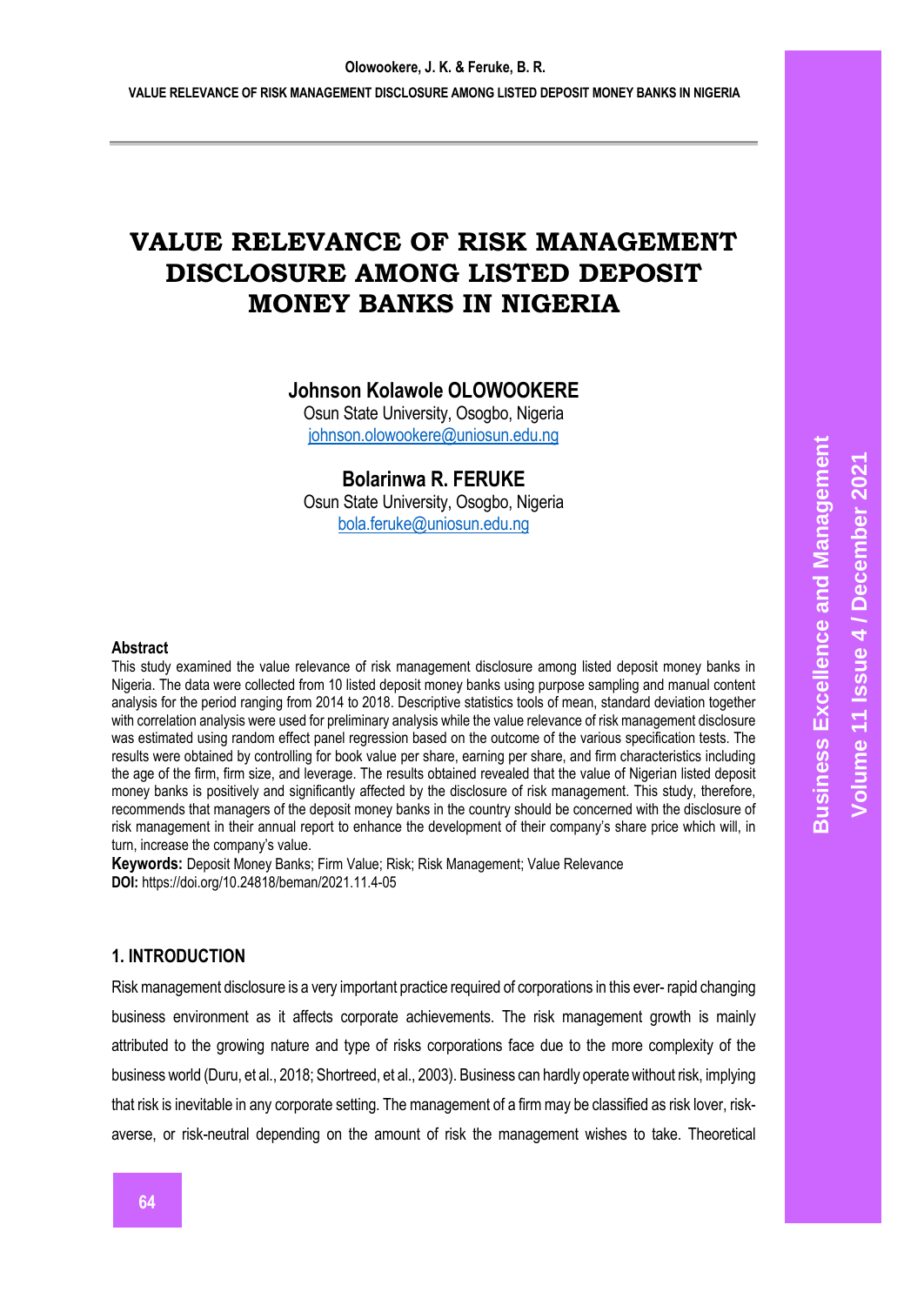evidence suggests that the gains recorded by the firm are highly related positively to the risk-taking level by the firm (Fadun, 2013). Risks basically come from the internal or external business environments and the increase in risks come naturally from financial issues related risks such as exchange rate volatility, interest rate and commodity prices fluctuation (Lombardi et al., 2016). Risks could be credit risk, foreign exchange risk, liquidity risk, interest rate risk, operational risk etc. Thus, the risk is central to firms' strategic decisions, which might be responsible for uncertainty in an organization or embedded in the undertakings of an organization (Elshandidy et al., 2013).Timely disclosure of risk management by a firm is therefore in the best interest of the stakeholders (Elshandidy, 2014).

The strategic nature of the banking sector as highly risky makes the disclosure of risk management critical to the investors and other stakeholders. In particular, investors need information on firm's exposure to risk and the strategies being adopted in managing such risks which will guide them to make rational investment choices (Solomon et al., 2000). It has been argued that failure to disclose relevant information including risk management by banks especially have a number of unintended consequences including information asymmetry and moral hazard problem by an extension (Abdel-Azim & Abdelmoniem, 2015; Bravo, 2017).

The inadequate or non-disclosure of risk management information by the banks has the potential to reduce the prospects of the investors in monitoring and controlling the management risk-taking behaviour with attendant influence on market stability (Bushman, 2016; Duru, et al., 2018). Information asymmetry could however be reduced by providing a report that informs of the bank exposure in transparent manner (Bushman, 2016; Giner & Mora, 2019). Along the same line, Tadese (2006) suggests that countries characterized with transparent and regulated disclosure are less likely to witness banking crises. By implication, transparency of the financial information could be crucial to the efficacy of the market. Even though the potential of risk management disclosure to drive efficiency has been argued, others are of the view that since disclosure of bank failure to investors reduces their confidence in the entire system, such disclosure may lead to inefficiency in the banking sector and reputational contagion (Abdullah et al., 2012). Evidence suggests that if risks are not properly managed, they can plunge a company into perpetual losses and even liquidation (Bravo, 2017; Nier, 2005; Tadese, 2006). This implies that timely disclosure of risk management may be of significant importance to the value of the firm. In line with that thought, varieties of corporate scandals have been linked with inadequate disclosure of risk management by the firms (Bravo, 2017; Iswajun et al., 2018). These corporate scandals which affected corporate integrity and investors' confidence in the capital markets worldwide include the Enron, Wordcom and Parmalat as well as Cadbury Plc. scandal in Nigeria which in 2006 recorded an operating loss of N4.665bn well below the previous year's profitability of about N2.7bn. To this end, the management of risks has become an important concern for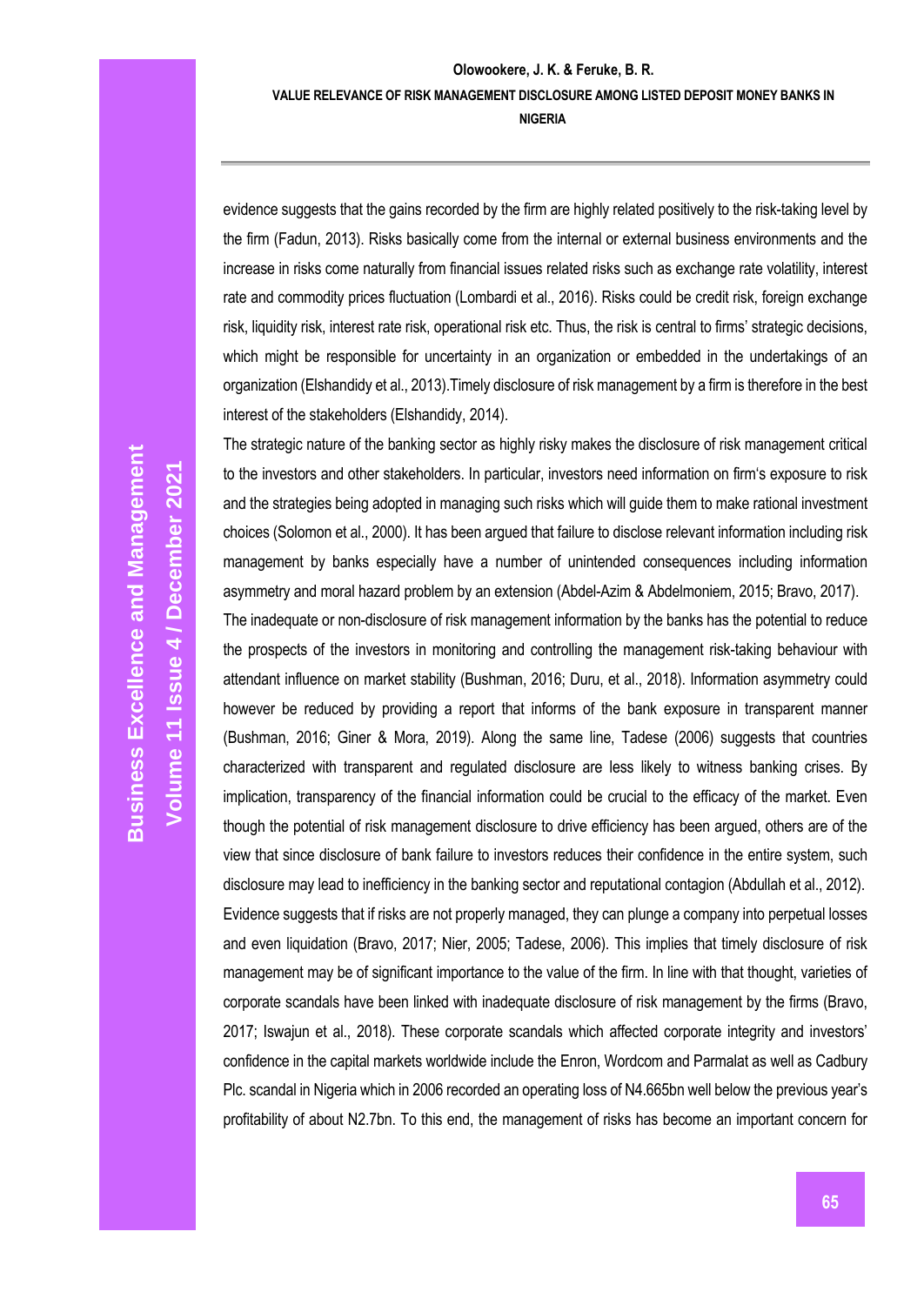#### **VALUE RELEVANCE OF RISK MANAGEMENT DISCLOSURE AMONG LISTED DEPOSIT MONEY BANKS IN NIGERIA**

professionals, academia and other stakeholders in the business world as it has potential to increase business output and shareholders' worth (Rudangga et al., 2016).

Substantial number of studies have examined the extent to which risk management disclosure impacted on firm outcomes (Bravo, 2017; Elshandidy et al., 2013; Foerster et al., 2013). In spite of the previous contributions, the empirical evidence linking risk management disclosure with value of firms in Nigeria remains shallow as most of this study focused on developed countries (Bravo, 2017; Carter et al. 2006) with very few studies in Sub-Saharan Africa in particular (Abdullah et al., 2015; Iswajumi et al., 2018). Within the Nigerian context, no study is found to have made this effort to the best of knowledge of the author. This study is thus set out to fill this research gap. Hence, the main objective of this study is to investigate the value relevance of risk management disclosure among listed deposit money banks in Nigeria.

# **2. LITERATURE REVIEW**

### *Risk*

Risk is an indispensable element of any corporate entities particularly banks. Risk disclosure basically entails reporting of risk pertaining to a firm's operations, strategies, and other factors external to the firm that can dampen the expected outcomes (Beretta & Bozzolan, 2004). Risk disclosure according to Miihkinen (2013) serves as an information describing firms' major risks exposures together with the expected economic impact of such on both their current and future outcomes. Firms take various forms of risks to attain their aims and objectives and a key form of the risks is financial risks (Lombardi et al., 2016).

Financial Risk was classified into three (3) in the financial instrument's disclosures of the International Financial Reporting Standard 7 which are credit, liquidity, and market risk. Market risks are those which arises due to variation in the market price of key items or commodities. For a bank, this risk encompasses foreign exchange and interest rate risk. Credit risk encompasses the risk that that is due to bad debts loss or delays debt settlement by customers. All corporate firms that credit sales to customers are prone to credit risk and this makes banks to be especially prone to this type of risk because of the nature of their operation. Liquidity risk encompasses the risk that exists in a corporate setting when the firm is unable to settle its financial obligations as and when due.

#### *Risk Management*

Risk management is a conscious process that involves the alignment of strategies, processes, technology, people, and know-how or expertise with the aim of assessing, managing, and evaluating the risks faced by any organization (Hoyt & Liebenberg, 2011). This makes risk management central to strategic decision of any organization. Risk management is thus, the methodological procedure organizations employ to mitigate the risks that are attached to business operations with the purpose of attaining sustainable benefits within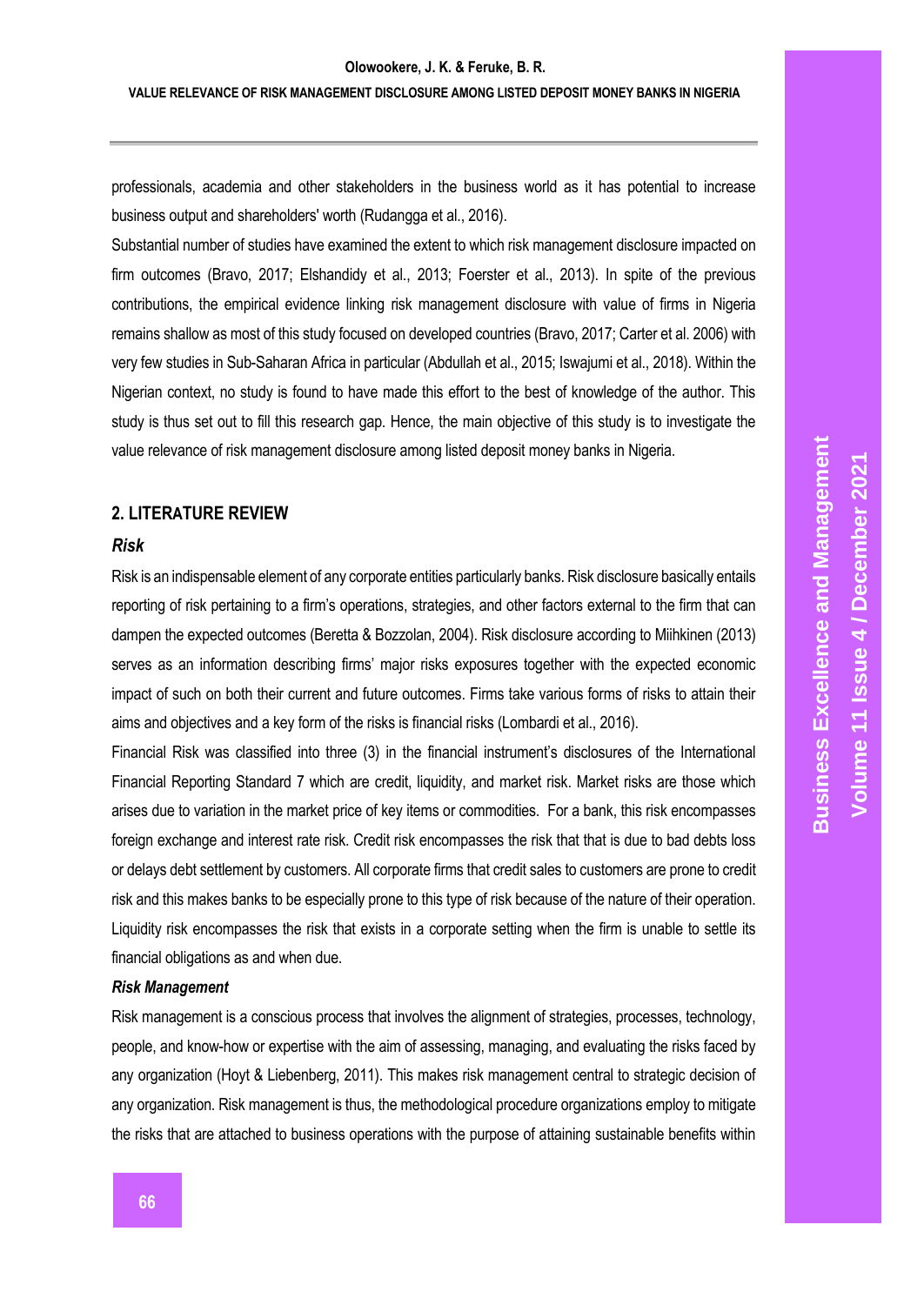# **Olowookere, J. K. & Feruke, B. R. VALUE RELEVANCE OF RISK MANAGEMENT DISCLOSURE AMONG LISTED DEPOSIT MONEY BANKS IN NIGERIA**

and across business activities (Vasile et al., 2012). In addition, it is the process of identifying risks that come with firms' operations and constituting means to mitigate such risks by setting the needed controls to maximally limit the likelihood of occurrences and/or mitigate the effects of risks (Vasile et al., 2012).

# *Firm Value*

Every corporate entity's main objective is arguable the improvement in the welfare of its owner and shareholders. As a result, firms that better improve the welfare of their stakeholders logically attract higher value from the investors. In line with that submission, increased market share prices often reflect improved welfare of the shareholders and owners higher market share prices. Firm value is thus defined as the price willing to be paid by a potential investor or buyer to acquire a unit of the firm share (Jin & Jorion, 2006).

# **Theoretical Underpinning**

This study rests on signalling theory. The theory, which is used to analyse participants' behaviour in the labour market characterized with imperfect information was propounded by Spence (1973). In line with the submission of Akerlof (1970), signalling theory suggests that disclosure serves as a signal which mitigates the extent of information asymmetry between the insider and outsiders. This relies on the assumption that an organization that provides accurate risk management information in its annual reports signals the potential to manage the different risk that arises from its activities. According to Spence (1973), nondisclosure of risk or opacity of an enterprise may be misinterpreted by the stakeholders to mean an attempt by management to withhold the worst possible information or the inability to differentiate goods from the bad products that may eventually result in markets meltdown.

This theory has been used in empirical literature to link firm value and corporate disclosure including risk management disclosure (Al-Maghzim et al., 2016). According to Al-Maghzim et al. (2016) for instance, firms signal performance by disclosing relevant information as a way of enhancing their reputation, stock's liquidity, and market valuation. Risk management is thus a form of non-financial information which may serve as a signal to the investors regarding the invested capital security implying that the better and transparent the corporate entity in terms of risk disclosure, the more the confidence of investors in the capital security invested. Thus, investors will be more disposed to buy the share of the firms that signal its risk management through adequate risk management disclosure and the competition for the firm's share drives up the price of the share which eventually leads to higher firm value.

#### **Empirical Review**

Quite a large number of extant literature have studied the link between disclosure practice including risk management disclosure and firm outcome particularly firm value and performance. These studies have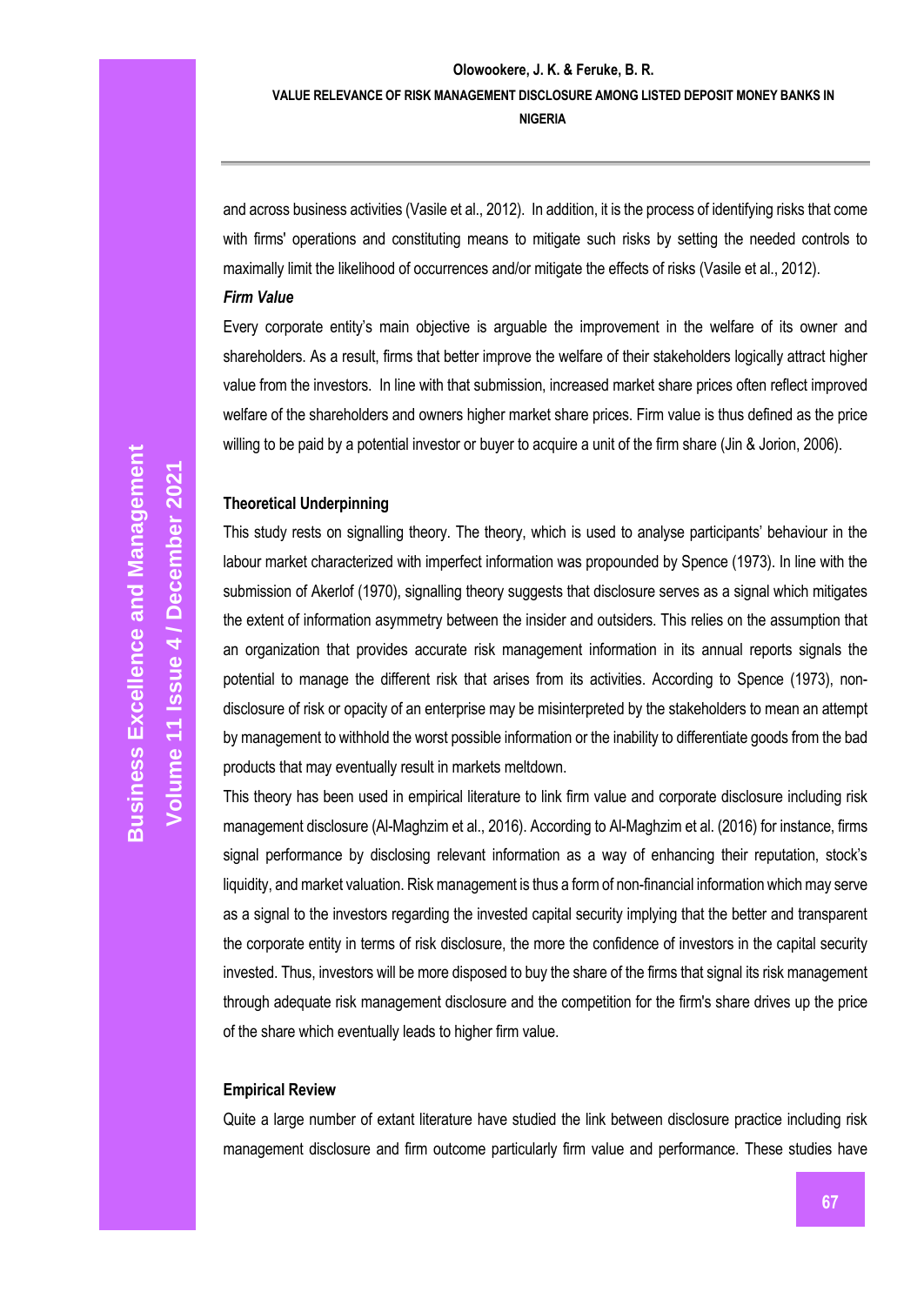however produced conflicting results making it difficult to generalize the result obtain in certain setting to another country.

In the league of literature that reported positive and significant impact of risk management disclosure on firm value is Abdullah et al. (2015) who examined the effect of voluntary risk management disclosure on firm value using data from sample of 395 listed firms in Malaysia. The study proxy firm value with market to book value of equity ratio, Tobin Q and market capitalization. The results of the study suggest that voluntary risk management disclosure has significant positive impact on firm value. In the same vein, Iswajuni et al. (2018) studied how enterprise risk management influences the firm value proxied with Tobin's Q using selected listed manufacturing companies on the Indonesian Stock Exchange over the period of 2010 and 2013. The results of the study reveals that enterprise risk management disclosure has significant positive effect on the firm value. Similar result was reported by using a sample of 95 manufacturing companies include in the US standard & poor's 500 index (Bravo, 2017), and in a sample of listed non-financial firms on Egyptian Stock Exchange (Abdel-Azim & Abdelmoniem, 2015). Foerster, et al. (2013) also found that disclosure management forecast reduces risk of the firm which then improve firm value in a sample of 4724 firms between 1998 and 2007. Other studies have also established significant positive impact of risk disclosure on firm value (Allayannis & Weston, 2001; Carter et al., 2006; Graham & Rogers, 2002).

Another group of studies found that risk management disclosure inversely impacted on the value of firm. For instance, Haj-Salem et al. (2019) investigated how corporate risk disclosure and corporate governance jointly influence firm value using a sample of 156 Tunisian-listed firms for the period covering 2008 to 2013. The study found that corporate risk disclosure has significant negative effect on firm value which was measured using Tobin q.

Aside those studies that reported significant positive and negative impact, others found no significant influence of firms' risk disclosure on their value. Augustina and Baroroh (2016) examined the influence of enterprise risk management on the firm value using a sample of 30 banks listed on the Indonesian Stock Exchange between 2011 and 2013. The results of the study reveal that risk management disclosure has no significant impact on the value of the firm. Similar conclusion was reached in other previous study (Jin & Jorion, 2006).

Several value relevance studies have recognized the key role of earning per share and book value per share in determining firm value. Some of the studies found significant positive impact of earning per share (Ahmadi et al., 2018; Kamisah & Rashidah, 2012) and book value per share (Ahmadi et al., 2018) on firm value. On the contrary, some have found negative or no significant impact of earning per share on firm value (Rashidu et al., 2014).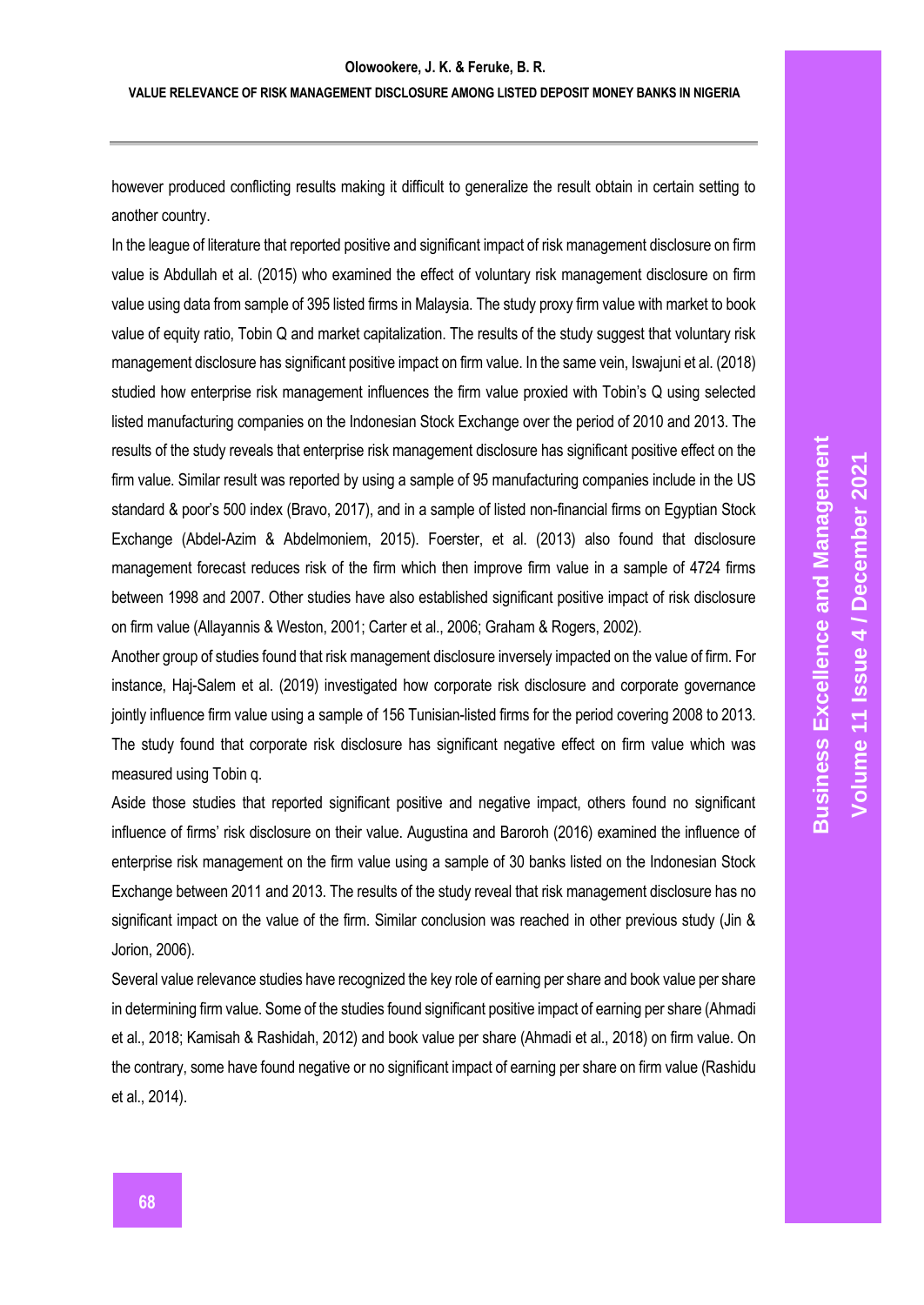Previous empirical studies have submitted that certain firm characteristics including firm size, leverage and age of the firm affect firm value. Some of the studied include those that focus on impact of firm size (Iswajuni, et al., 2018; Rudangga et al., 2016; Yuliza, 2018), and leverage (Foerster, et al., 2013).

From the review empirical literature, very few number of studies have been able to examine the impact of risk management disclosure on firm value. The few studies largely focused on the corporate firms operating outside Sub-Saharan Africa and Nigeria in particular. In addition, the studies have yet to reach consensus as to the direction of relationship between risk management disclosure and firm value as they produced conflicting results. While some of the studies reported positive impact, some reported negative impact while another set of studies reported no significant impact. The implication of these is that the link between risk management disclosure and firm value is still much open to empirical research. Hence, this study fills the gap by examining the value relevance of risk management disclosure among listed deposit money banks in Nigeria.

# **3. METHODOLOGY**

## *Data and Technique of Analysis*

The data used in this study were manually extracted from the annual reports of 10 listed deposit money banks between 2014 and 2018 using content analysis. The population of the study consist of twenty listed deposit money banks out of which the 10 banks that consistently published their annual reports for the period are selected as sample. By implication, the study used judgmental sampling to select the data from ten banks. The selection of 10 out of the 20 money deposit banks is due to data limitations as only the ten consistently publish full annual reports for the period considered.

The study was analysed using both descriptive and inferential statistical tool of panel regression. While descriptive statistics tools of mean, standard deviation together with correlation analysis were utilized for preliminary analysis, the panel regression was used to investigate the extent to which risk management disclosure influence the firm's value while holding other variables constant. The three basic panel model forms including Fixed Effects, pooled OLS and random effects were estimated and the best one was selected using two different specification tests including the F-test and Hausman test. The data of the study were analysed using STATA 14.0 statistical software.

### *Model Specification*

The model specification for this study relies mainly on the Ohlson (1995) model of firm value, the theoretical framework of the study and the reviewed empirical literature. According to Ohlson (1995) model, market value of the firm depends on the book value per share and earning per share while the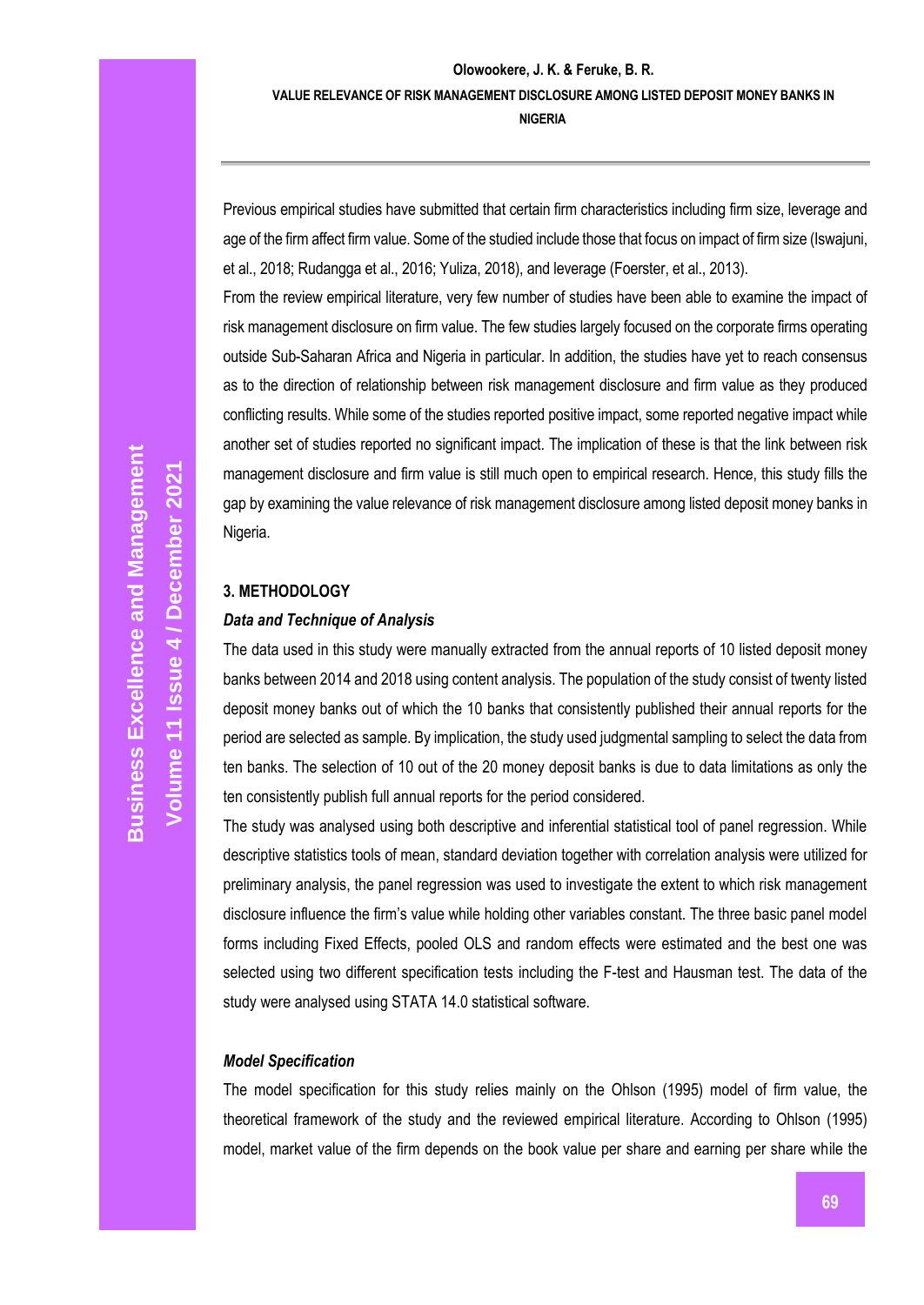#### **VALUE RELEVANCE OF RISK MANAGEMENT DISCLOSURE AMONG LISTED DEPOSIT MONEY BANKS IN NIGERIA**

theoretical framework of the study suggests that risk management disclosure impact significantly on the firm value. Also, the reviewed empirical literature suggest that the share price of the firm is affected by firm characteristics such as firm age, size and financial leverage. Accordingly, the model for this study is specified as:

 $SP = f(EPS, BVPS, RMD, Fsize, Lev, laae)$  – – (1)

Where:

SP is the stock price

EPS is earning per share

BVPS is the book value per share

RMD represents risk management disclosure

Fsiz stands for firm size

Lev is financial leverage

lage is the natural log of age

(1) could be represented in linear econometric form as

$$
SP_{it} = \tau + \vartheta EPS_{it} + \varphi BVPS_{it} + \omega RMD_{it} + \sigma Fsiz_{it} + \lambda Lev_{it} + \eta lage_{it} + \mu_{it} - - - (2)
$$

Where:

 $\varepsilon_{it} = \rho_i + \varepsilon_{it}$  – – (3)

If (3) is not true, then (3) could be estimated using OLS (Pooled OLS). If it is however true, OLS cannot be used and (2) becomes

$$
SP_{it} = \tau + \vartheta EPS_{it} + \varphi BVPS_{it} + \omega RMD_{it} + \sigma Fsiz_{it} + \lambda Lev_{it} + \eta lage_{it} + \rho_i + \varepsilon_{it}
$$
  
(4)

### *Measurement of Variables*

The dependent variable of this study is firm value. The study follows previous value relevance studies (Kusiyah & Arief, 2017) by measuring the firm value using share price of the individual firm at the close of financial year.

The study has six independent variables including EPS, BVPS, RMD, Fsiz, Lev and lage. RMD is measured using disclosure index in line with previous empirical work on risk management disclosure. In particular the framework which is made up of disclosure were formed based on grid risk report as used in Dey et al. (2018) where sections of annual reports and notes to the financial statements which cover information on risks or uncertainties were examined. In the modified grid report used by Dey et al. (2018)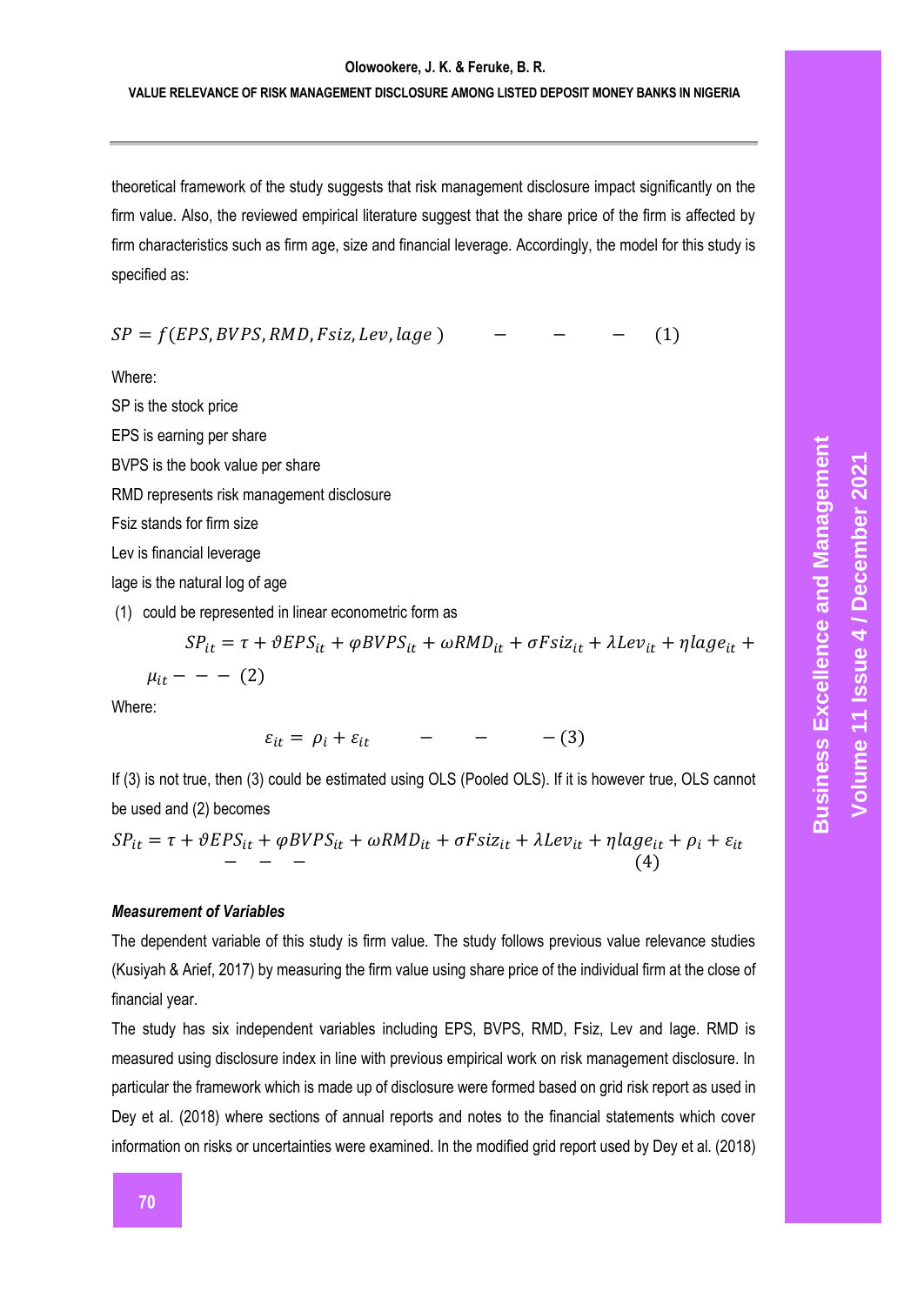# **Olowookere, J. K. & Feruke, B. R. VALUE RELEVANCE OF RISK MANAGEMENT DISCLOSURE AMONG LISTED DEPOSIT MONEY BANKS IN NIGERIA**

and followed in this study, the financial risk is categorized into six including capital structure risk which has six identifiers, credit risks with seven identifier, liquidity risks with six identifiers, currency risks with four identifiers, and interest rate risks with four identifiers and general risk with three identifiers (see appendix). Those 30 identifiers were scored using a dichotomous approach. In line with dichotomous approach, an identifier scores '1' if reported and Zero '0' if not reported. This means that all identifiers of risk management were given equal importance and what is considered is only whether an identifier is reported or otherwise in its annual report. The formula for calculating the un-weighted reporting scores is expressed as:

$$
RMD = \sum_{i=1}^{30} d_i / \frac{d}{d} \qquad 0 \le RMD \le 1 \tag{5}
$$

*Where:*

RMD is risk management disclosure index.

 $d = 1$  if item 'di' is reported or 0 if item 'di' is not reported

d = maximum obtainable items (30 in this case)

The value of RMD is the ratio of the value of computed total disclosures score obtained by each firm to the maximum number obtainable points.

The summary description of variables of the study as well as their respective source is presented in Table 1.

| <b>Variables</b>            | <b>Description</b>                    | <b>Source</b>          |
|-----------------------------|---------------------------------------|------------------------|
| Firm's value (SP)           | Financial year closing stock          | Kusiyah & Arief (2017) |
|                             | price                                 |                        |
| Risk management             | Credit risk, liquidity risk, Interest |                        |
| <b>Disclosure</b>           | rate risk, currency risk, capital     | Dey et al. (2018)      |
|                             | structure risk, and general risk      |                        |
| Earnings per share (EPS)    | This is<br>earning<br>share<br>per    |                        |
|                             | measured as profit after share        | Ahmadi et al. (2018)   |
|                             | as a ratio of the outstanding         |                        |
|                             | shares                                |                        |
| Book value per share (BVPS) | This<br>is<br>the<br>measured<br>as   |                        |
|                             | difference between total assets       |                        |
|                             | and total liabilities as a ratio of   | Iswajuni et al. (2019) |
|                             | outstanding shares                    |                        |

| <b>TABLE 1. VARIABLES DEFINITION AND SOURCES</b> |  |  |
|--------------------------------------------------|--|--|
|--------------------------------------------------|--|--|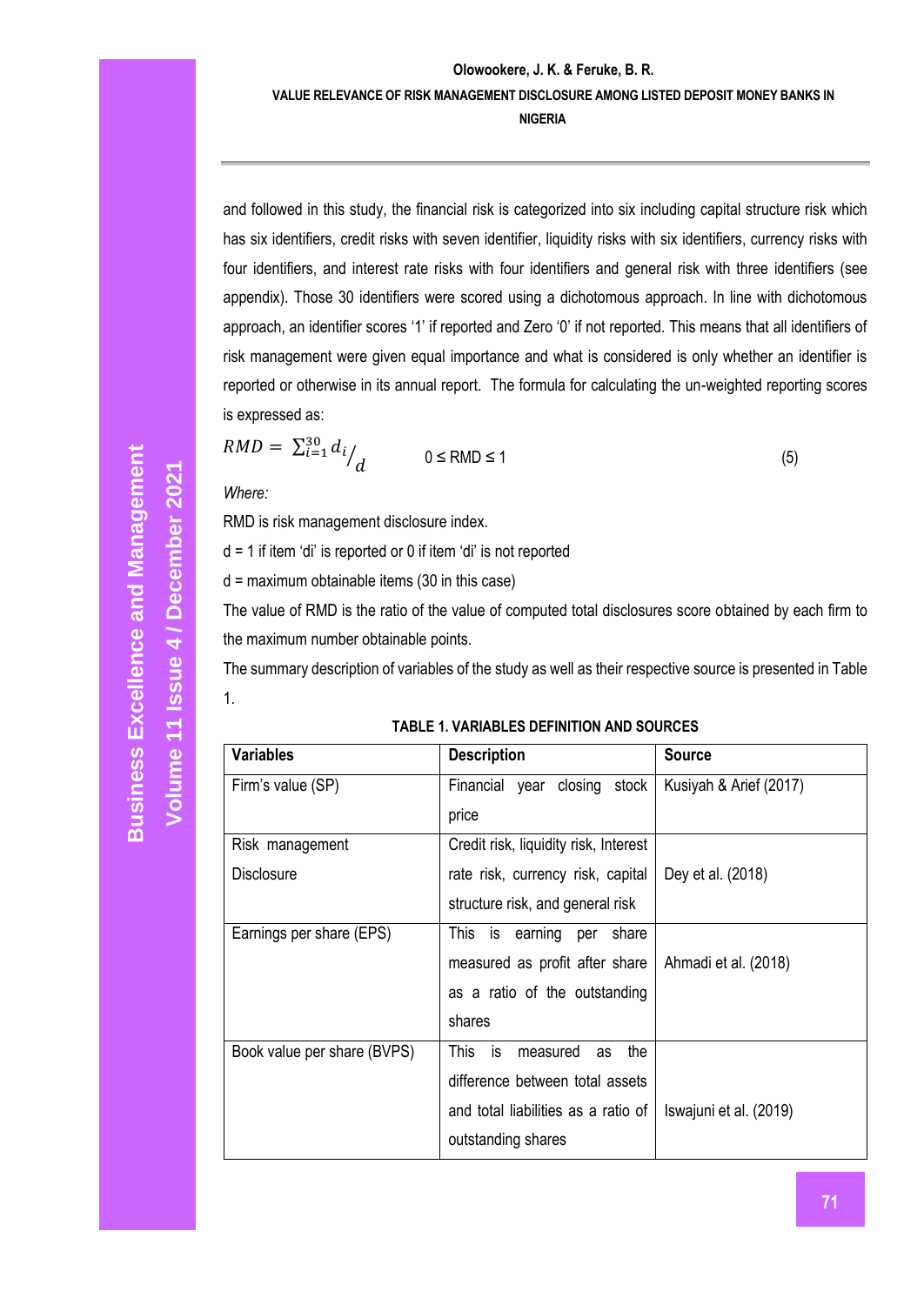#### **VALUE RELEVANCE OF RISK MANAGEMENT DISCLOSURE AMONG LISTED DEPOSIT MONEY BANKS IN NIGERIA**

| Firm size (Fsiz) | Natural log of total assets of the | Ahmadi et al. (2018) |
|------------------|------------------------------------|----------------------|
|                  |                                    |                      |
|                  | firm                               |                      |
| Leverage (Lev)   | This is measured as long term      | Foerster (2013)      |
|                  | debt as ratio of total equities    |                      |
| Age (lage)       | This measured as log of the        | Pervan et al. (2017) |
|                  | years a bank has been listed on    |                      |
|                  | the NSE                            |                      |

Source: Authors' Compilation (2020)

# **4. RESULTS AND DISCUSSION**

### *Descriptive Analysis*

The summary statistics of the variables of the study are presented in Table 2. The results indicate that the average share price of the firms within the period is 10.79 naira with minimum share price of 0.52 and maximum price of 49.15 naira. The standard deviation of 12.068 reveal a large variation in the share price of the listed banks for the period considered in this study. The results further reveal that the average earning per share is 2.066 naira with minimum and maximum share price of 0.058 and 7.04 respectively. Its corresponding standard deviation of 1.905 show considerably high variation in the earning per share of the company for the period. In addition, the results reveal that the average book value per share is 11.191 with standard deviation of 7.24, minimum of 1.14 and maximum of 26.1 naira. It was revealed from the results that the average risk management disclosure is 0.727 with minimum of 0.167 and maximum of 1. The standard deviation of 0.187 for risk management disclosure implies that no wide variation in the risk management disclosure practices of the banks.

Furthermore, the results reveal that the average log of age is 3.099 with minimum of 2.197 and maximum of 3.871 and standard deviation of 0.545. Also, the estimated average leverage is 0.748 with minimum of 0.25 and maximum leverage of 2.163 and standard deviation of 0.399. The estimated average firm size is 21.345 with minimum value of 19.762 and maximum of 22.508.

| Variable    | Obs | Mean   | Std.Dev. | Min  | Max   |
|-------------|-----|--------|----------|------|-------|
| SP          | 50  | 10.794 | 12.068   | .52  | 49.15 |
| <b>EPS</b>  | 50  | 2.066  | 1.905    | .058 | 7.04  |
| <b>BVPS</b> | 50  | 11.191 | 7.24     | 1.14 | 26.1  |
| <b>RMD</b>  | 50  | .727   | .187     | .167 |       |

#### **TABLE 2. SUMMARY STATISTICS**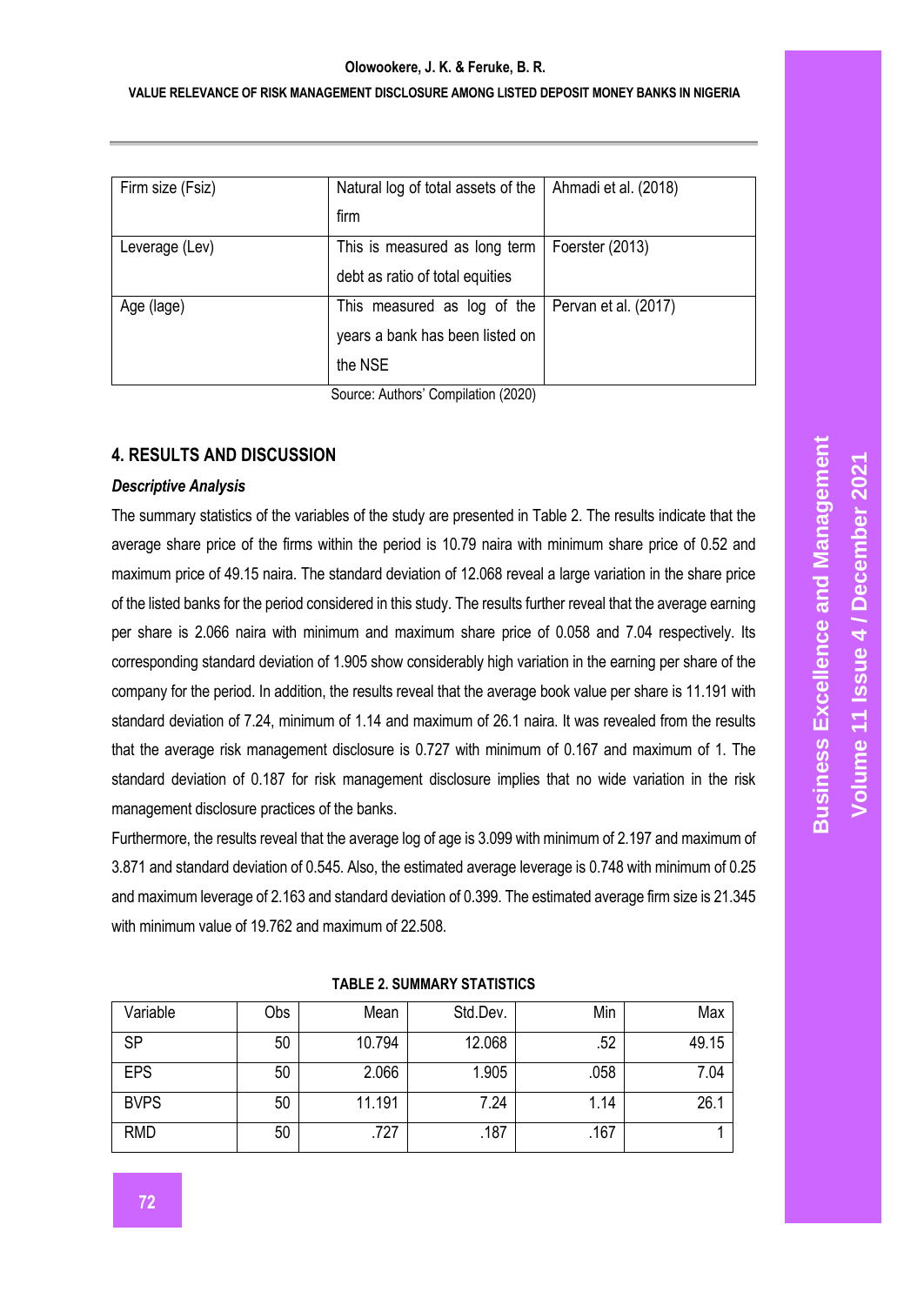# **VALUE RELEVANCE OF RISK MANAGEMENT DISCLOSURE AMONG LISTED DEPOSIT MONEY BANKS IN**

**NIGERIA**

| lage | 50 | 3.099  | .545 | 2.197  | 3.871  |
|------|----|--------|------|--------|--------|
| Lev  | 50 | .748   | .399 | .25    | 2.163  |
| Fsiz | 50 | 21.345 | .804 | 19.762 | 22.508 |
|      |    |        |      |        |        |

Source: Authors' Computation (2020)

The results of the correlation analysis are presented in Table 3. The results revealed that share price is highly positive correlated with the earning per share indicating that share price increases with earning per share. Book value per share also has high positive relationship with share price given its estimated correlation coefficient of 0.687. Both risk management disclosure and firm size have weak positive relationship with share price while log of age of the firm and leverage have weak relationship with the share price. The estimated correlation coefficients among the explanatory variables reveal that the variables are not highly correlated as the highest estimated coefficient of 0.704 between BVPS and EPS is not up to the threshold of 0.9 for multicollinearity to exist among the regressors.

| <b>TABLE 3. MATRIX OF CORRELATIONS</b> |          |                   |          |          |       |          |       |
|----------------------------------------|----------|-------------------|----------|----------|-------|----------|-------|
| Variables                              |          | $\left( 2\right)$ | (3)      | (4)      | (5)   | (6)      |       |
| (1) SP                                 | 1.000    |                   |          |          |       |          |       |
| $(2)$ EPS                              | 0.888    | 1.000             |          |          |       |          |       |
| $(3)$ BVPS                             | 0.687    | 0.704             | 1.000    |          |       |          |       |
| $(4)$ RMD                              | 0.361    | 0.230             | 0.346    | 1.000    |       |          |       |
| $(5)$ lage                             | $-0.348$ | $-0.352$          | $-0.068$ | $-0.171$ | 1.000 |          |       |
| $(6)$ Lev                              | $-0.362$ | $-0.407$          | $-0.493$ | $-0.278$ | 0.148 | 1.000    |       |
| (7) Fsiz                               | 0.318    | 0.553             | 0.603    | $-0.057$ | 0.141 | $-0.414$ | 1.000 |
|                                        |          |                   |          |          |       |          |       |

Source: Authors' Computation (2020)

## *Diagnostic test*

The variance inflation factor results presented in Table 4 indicate that BVPS and EPS have VIF of 2.836 and 2.82 respectively while risk management disclosure has VIF of 1.364. Firm size, log of age and leverage have VIF of 2.289, 1.472 and 1.462 respectively while the mean VIF is estimated to be 2.04. Since the highest estimated VIF is short of the threshold of 10, the problem of multicolinearity cannot be established among the regressors.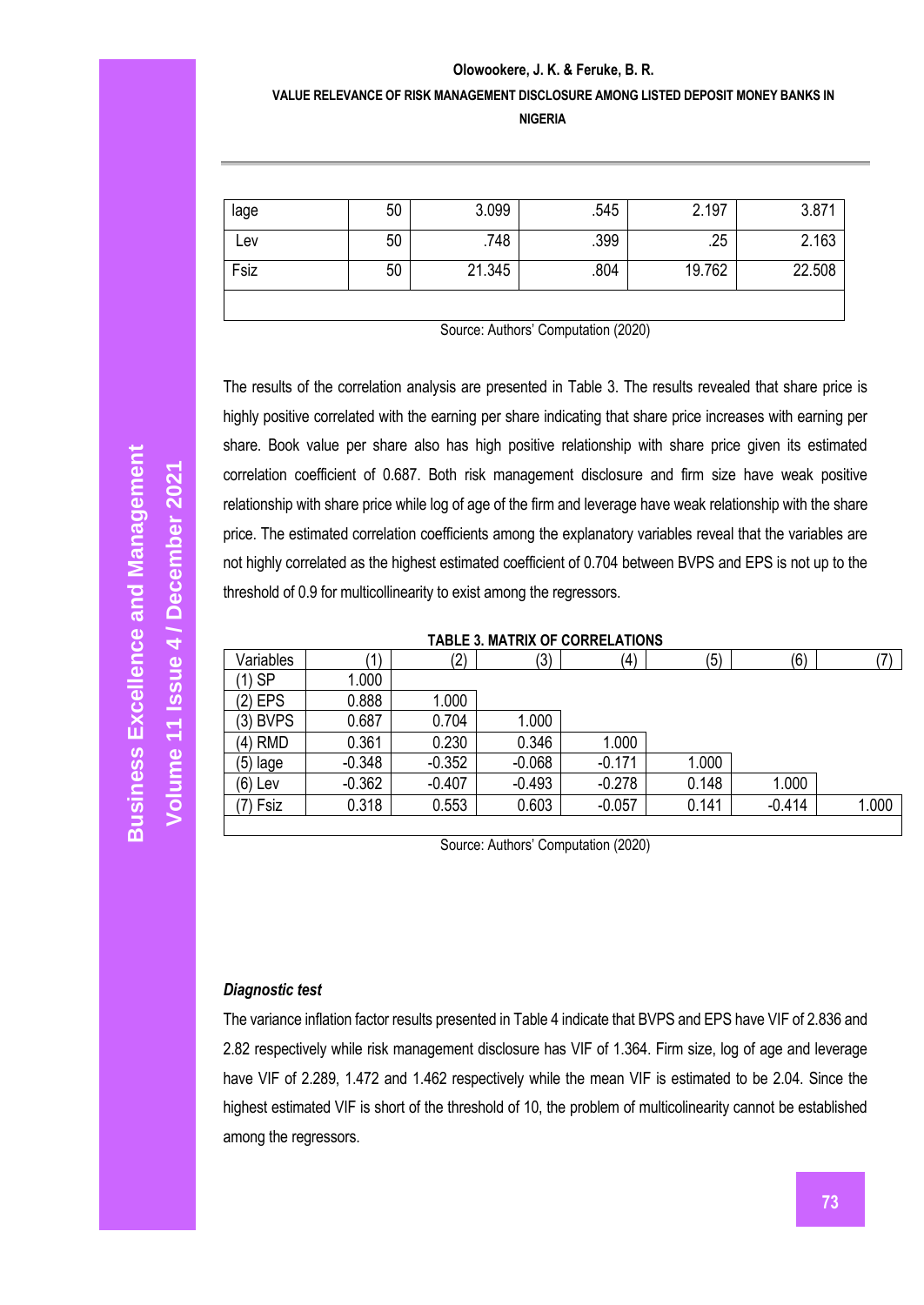### **VALUE RELEVANCE OF RISK MANAGEMENT DISCLOSURE AMONG LISTED DEPOSIT MONEY BANKS IN NIGERIA**

| ורטו טאז רוטוואס וויו סטוואוויט שם ומווורטם וד סטאד |       |       |  |  |
|-----------------------------------------------------|-------|-------|--|--|
|                                                     | VIF   | 1/VIF |  |  |
| <b>BVPS</b>                                         | 2.836 | .353  |  |  |
| <b>EPS</b>                                          | 2.82  | .355  |  |  |
| $F$ siz                                             | 2.289 | .437  |  |  |
| Lage                                                | 1.472 | .68   |  |  |
| Lev                                                 | 1.462 | .684  |  |  |
| <b>RMD</b>                                          | 1.364 | .733  |  |  |
| Mean VIF                                            | 2.04  |       |  |  |

#### **TABLE 4. ESTIMATED VARIANCE INFLATION FACTOR**

Source: Authors' Computation (2020)

Table 5 contains other diagnostic test results. From the results, the F-test for the presence of firm effect with p value of 0.0040 implies that the model is characterized with the presence of firm effect. The implication of the result of the F-test is that POLS would not bring a consistent result as the assumption of endogeneity is violated. Results of the Hausman test conducted show an estimated Hausman p value of 0.6312 which indicates that the null hypothesis that random effect is appropriate cannot be rejected at all conventional significant level. Thus, the interpretation of the results in this study is based on the results of the random effect presented in the last column of Table 6.

In addition, the study investigated if the results are free from the problem of serial correlation and heteroskedasticity by conducting Wooldridge test for serial correlation and Breusch-Goldfrey test for heteroskedasticity. The results of the Wooldridge test with p value of 0.7887 shows that the results in Table 6 is free of serial correlation as the null hypothesis of no serial correlation could not be rejected. The results of the heteroskedasticity test with p value of 0.0000 indicate that the null hypothesis of homoscedasticity is rejected which implies that the model is characterised with heteroskedasticity. The problem is corrected by obtaining the results in Table 6 with robust (heteroskedasticity autocorrelation consistent) standard error. The results of the Ramsey RESET test with p-value of 0.2239 Indicates that the null hypothesis of no specification error could not be rejected implying that the model in the study is well specified.

|  | <b>TABLE 5. REGRESSION DIAGNOSTIC TESTS</b> |  |  |
|--|---------------------------------------------|--|--|
|--|---------------------------------------------|--|--|

| <b>Test</b>                  | Type                | P value | <b>Conclusion</b>             |
|------------------------------|---------------------|---------|-------------------------------|
| Firm Effect                  | F-test              | 0.0040  | Firm effect present           |
| <b>Systematic Difference</b> | Hausman             | 0.6312  | Random effect performs better |
| <b>Omitted Variables</b>     | Ramsey RESET        | 0.2239  | No specification error        |
| Heteroskedasticity           | Breusch-Pagan/Cook- | 0.000   | There is heteroskedasticity   |
|                              | Weisberg            |         |                               |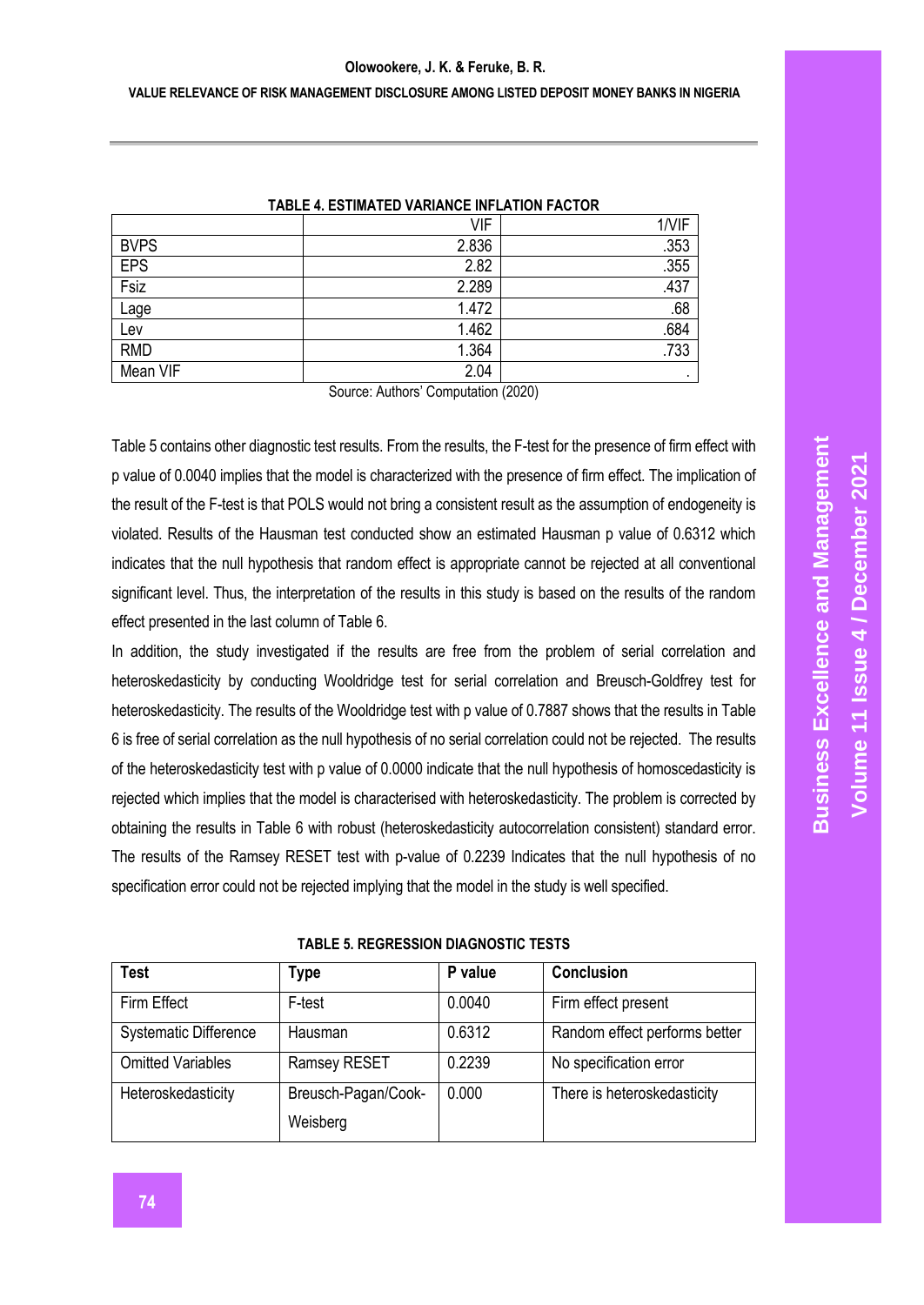**VALUE RELEVANCE OF RISK MANAGEMENT DISCLOSURE AMONG LISTED DEPOSIT MONEY BANKS IN** 

**NIGERIA**

| Autocorrelation                     | Wooldridge Test | 0.7887 | No autocorrelation |  |  |
|-------------------------------------|-----------------|--------|--------------------|--|--|
| Source: Authors' Computation (2020) |                 |        |                    |  |  |

# *Panel Regression Results*

The estimated coefficient of 4.336 with corresponding p value of 0.0469 indicates that risk management disclosure has positive influence which is significant at 5 percent level of significance on the share price of listed deposit money banks in Nigeria. By implication, the deposit money banks that disclose more risk management practice of the company attract more prospective investors who then help to bid up the share price of the firms. Thus, the disclosure of risk management by listed Nigeria deposit money banks is value relevant. The finding of this study on risk management disclosure aligns with the signalling theory and the results of the previous empirical literature that reported positive and significant impact of risk management disclosure on share price (Bravo, 2017; Iswajuni et al., 2018).

|  |  |  | TABLE 6. ESTIMATED PANEL REGRESSION RESULTS |
|--|--|--|---------------------------------------------|
|--|--|--|---------------------------------------------|

|                  | (1)          | (2)       | (3)           |
|------------------|--------------|-----------|---------------|
| <b>VARIABLES</b> | <b>POLS</b>  | FE        | <b>RE</b>     |
|                  |              |           |               |
| <b>EPS</b>       | 5.788***     | 4.093***  | 4.925***      |
|                  | $(7.41e-10)$ | (0.00260) | $(1.75e-0.9)$ |
| <b>BVPS</b>      | $0.364**$    | 0.470     | 0.383         |
|                  | (0.0144)     | (0.309)   | (0.115)       |
| <b>ENPD</b>      | 4.058**      | 3.983*    | 4.336**       |
|                  | (0.0427)     | (0.0586)  | (0.0469)      |
| Lage             | 1.034        | $-13.00$  | $-0.445$      |
|                  | (0.450)      | (0.277)   | (0.696)       |
| Lev              | $-0.205$     | $-2.833$  | $-0.647$      |
|                  | (0.854)      | (0.263)   | (0.550)       |
| Fsiz             | $-4.876***$  | 6.927     | $-3.006*$     |
|                  | (0.000106)   | (0.127)   | (0.0501)      |
| Constant         | 92.84***     | $-111.3$  | 59.20*        |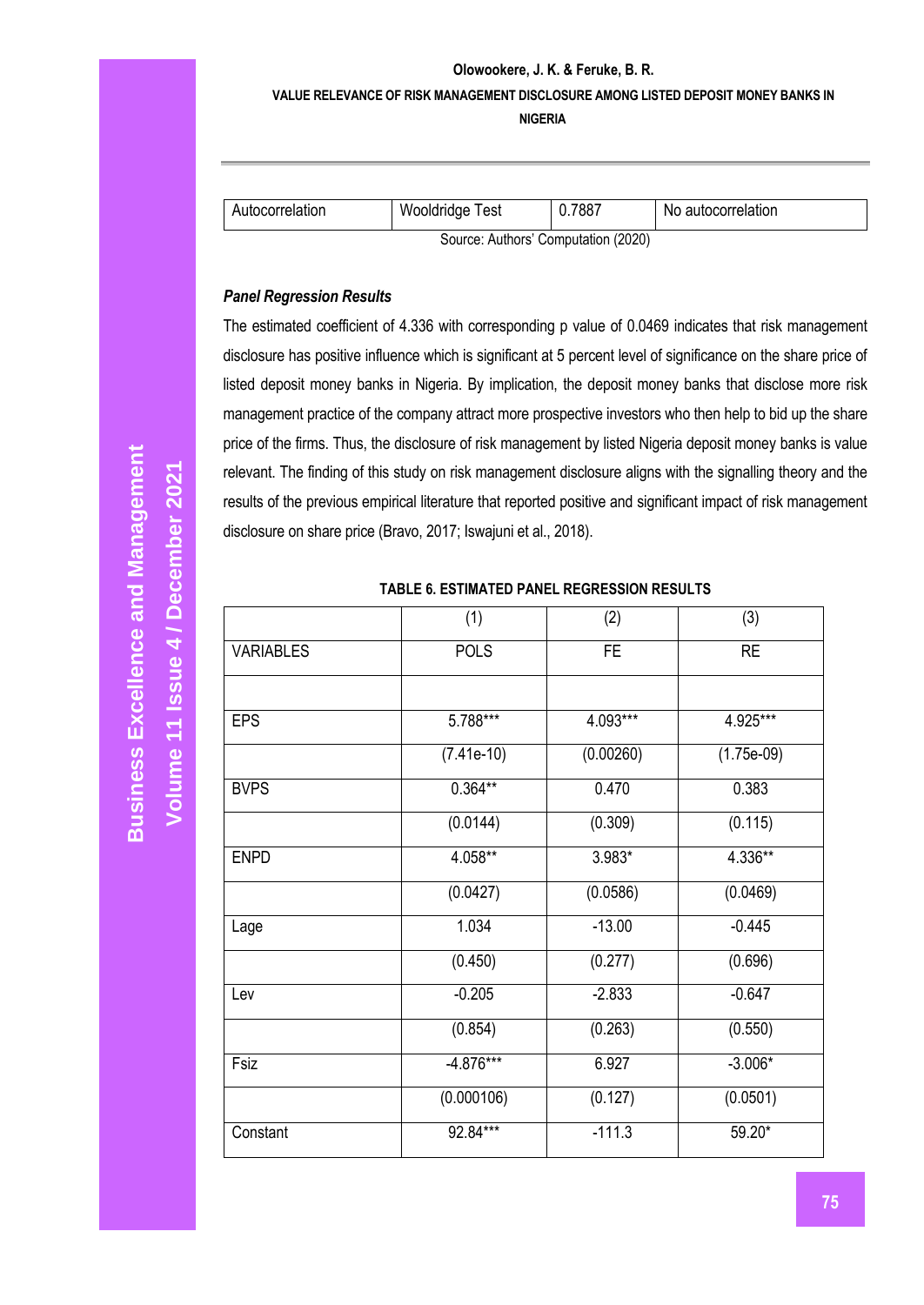#### **VALUE RELEVANCE OF RISK MANAGEMENT DISCLOSURE AMONG LISTED DEPOSIT MONEY BANKS IN NIGERIA**

|              | $(9.82e-05)$ | (0.105) | (0.0621) |
|--------------|--------------|---------|----------|
| Observations | 50           | 50      | 50       |
| R-squared    | 0.867        | 0.715   |          |
| Number of ID |              | 10      | 10       |

Robust p-value in parentheses: \*\*\* p<0.01, \*\* p<0.05, \* p<0.1

Source: Authors' Computation (2020)

The estimated random effect panel regression results in Table 6 show in estimated coefficient of 4.925 and corresponding p value of 0.000 for earning per share. This implies that earning per share has positive impact, which is significant at 1 percent level of significance, on the share price of the sampled banks. The implication of the results is that earning per share drives the value of the listed deposit money banks in Nigeria. The finding on EPS aligns with the Ohlson (1995) framework and the previous empirical findings who reported significant positive impact of EPS on firm share price (Ahmadi et al., 2018; Kamisha & Rashidah, 2012). The estimated coefficient of 0.383 with corresponding p value of 0.115 indicates that book value per share has no significant impact on the share price of quoted Nigerian deposit money banks. The implication of the result is that prospective investors do not attach significant value to the BVPS in making their investment decision. This finding failed to agree with the Ohlson (1995) framework and previous empirical literature that have reported significant positive impact of book value per share on the share price of listed in Nigeria (Ahmadi et al., 2018).

For other control variables, the results indicate that log of age has negative but insignificant impact on the share price of the firms. The implication is that whether the firm is new or old does not influence the share price of the listed banks in Nigeria. This may be due to the fact that virtually all the banks that make up the sample have been in existence for more than a decade and as such, they are equally well known to the prospective investors. The estimated coefficient of -3.006 with corresponding p value of 0.0501 indicate that firm size has significant negative impact on the share price of the firm. By implication, smaller banks attract higher share price than the bigger firms. This finding contradicts the submission of previous empirical literature that firm size exerts positive and significant influence on the share price of firms (Iswaju et al., 2018; Yuliza, 2018). It however aligns with the finding of Foerster et al., (2013).

### **5. CONCLUSION AND RECOMMENDATIONS**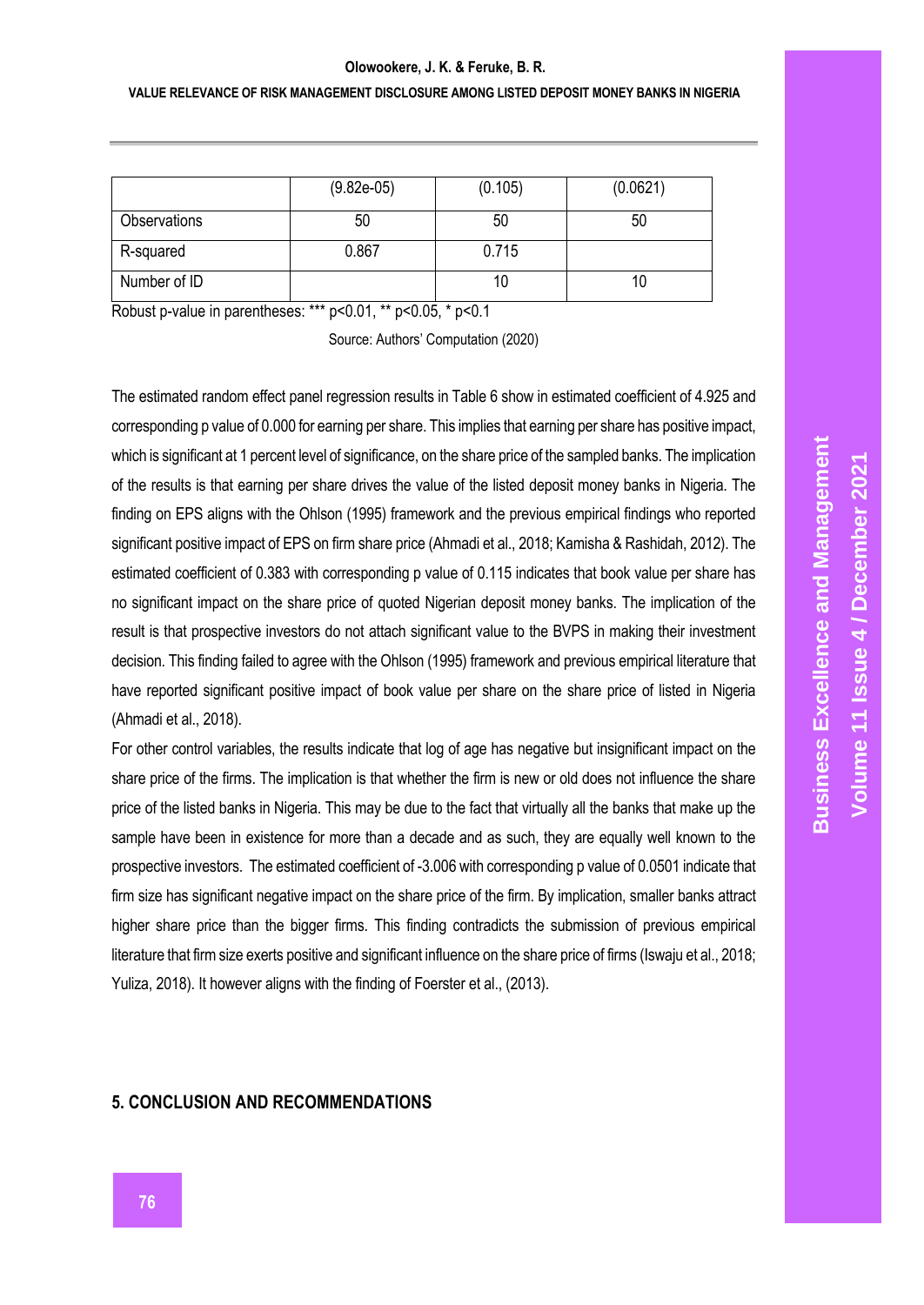This study examines the value relevance of Nigerian quoted deposit money banks. The results suggest that the disclosure of risk management is value relevant in Nigeria as investors consider the extent to which the banks declare their potential risk and how they are to manage them before making their investment decision. Thus, companies need to understand that improvement in the disclosure of risk management is as important as improving the company's value. In addition, the results of this study reveal an important role of earning per share on the share price of the firms sampled. Based on the results, this study recommends that managers of the deposit money bank in the country should pay attention to the disclosure of risk management in their annual report to enhance the development of their company's share price which will in turn increase the value of the company.

# **REFERENCES**

- Abdel-Azim, M.H., & Abdelmoniem, Z. (2015). Risk management and disclosure and their impact on firm value: The case of Egypt. *International Journal of Business, Accounting and Finance*, 9 (1): 1-14.
- Abdullah, M., Shukor, Z.A., Muhammed, Z.M., & Ahmad, A. (2015). Risk management disclosure: A study on the effect of voluntary risk management disclosure toward firm value. *Journal of Applied Accounting Research*, 16 (3): 400-432.
- Ahmadi, A., Garraoui, M., & Bouri, A. (2018). The value relevance of book value, earnings per share and cash flow: Evidence of Tunisian banks and financial institutions. *International Academic Journal of Accounting and Financial Management*, 5(1): 47-56.
- Akerlof, G. (1970). The market for 'lemons': Quality uncertainty and the market mechanism. *Quarterly Journal of Economics*, 90(4): 629–650.
- Allayannis, G., & Weston, J. (2001). The use of foreign currency derivatives and firm market value. *Review of Financial Studies*, 14: 243-276.
- Augustina, L. & Baroroh, N. (2016). The relationship between enterprise risk management (ERM) and firm value mediated through the financial performance. *Review of Integrative Business and Economics Research*, 5(1): 128-138,
- Beretta, S. E., & Bozzolan, S. (2004). A framework for the analysis of firm risk communication. *The International Journal of Accounting*, 39 (3): 265 - 288.
- Bravo, F. (2017). Are risk disclosures an effective tool to increase firm value? *Managerial and Decision Economics*, 38(8): 1116–1124.
- Bushman, R. M. (2016). Transparency, accounting discretion, and bank stability. *Economic Policy Review*, 22(1): 129–149.
- Carter, D.A., Rogers, D.A., & Simkins, B.J., (2006). Does hedging affect firm value? Evidence from the US airline industry. *Financial Management*, 35: 53-86.
- Dey, R.K., Hossain, S.Z., & Rezaee, Z. (2018). Financial risk disclosure and financial attributes among publicly traded manufacturing companies: Evidence from Bangladesh. *Journal of Risk and Financial Management*, 11(50): 1-16.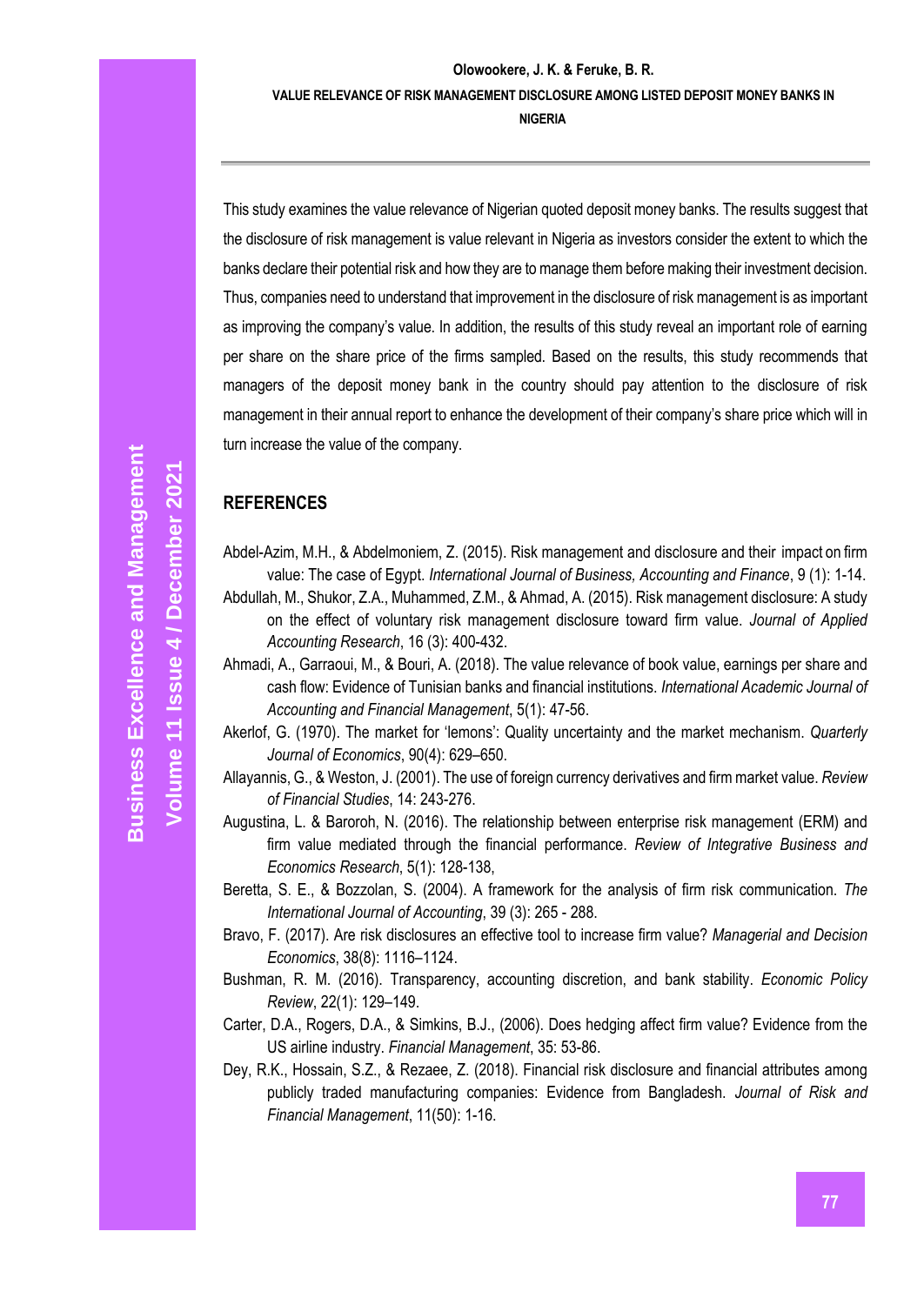### **VALUE RELEVANCE OF RISK MANAGEMENT DISCLOSURE AMONG LISTED DEPOSIT MONEY BANKS IN NIGERIA**

- Duru, A., Hasan, I., Song, L., & Zhao, Y. (2018). Bank accounting regulations, enforcement mechanisms and financial statement informativeness: Cross-country evidence. *Accounting and Business Research*, 50 (3): 269-304.
- Elshandidy T. (2014) Value relevance of accounting information: Evidence from an emerging market. *Advances in Accounting*, 30(1): 176-186.
- Elshandidy, T., Fraser, I. & Hussainey, K. (2013). Aggregated, voluntary, and mandatory risk disclosure incentives: Evidence from UK FTSE all-share companies. *International Review of Financial Analysis*, 30(2013): 320–333.
- Fadun, O. S. (2013). Risk management and risk management failure: Lessons for business enterprises. *International Journal of Academic Research in Business and Social Sciences*, 3(2): 225.
- Foerster, S. R., Sapp, S.G., & Shi, Y. (2013, Jan 12). The Effect of Voluntary Disclosure on Firm Risk and Firm Value: Evidence from Management Earnings Forecasts. CAAA Annual Conference.
- Giner, B., & Mora, A. (2019). Bank loan loss accounting and its contracting effects: The new expected loss models. *Accounting and Business Research*, 49(6): 726–752.
- Graham, J., & Rogers, D. (2002). Do firms hedge in response to tax incentives? *Journal of Finance*, 57: 815–839.
- Haj-Salem, I., Ayadi, S.D., & Hussainey, K. (2019). The joint effect of corporate risk disclosure and corporate governance on firm value. *International Journal of Disclosure and Governance*, https://doi.org/10.1057/s41310-020-00079-w
- Hoyt, R.E. & Liebenberg, A.P. (2011). "The value of enterprise risk management". *Journal of Risk and Insurance*, 78(4): 795-822.
- Iswajuni, I., Manasikana, A., & Soetedjo, S. (2018). The effect of enterprise risk management (ERM) on firm value in manufacturing companies listed on Indonesian Stock Exchange year 2010-2013. *Asian Journal of Accounting Research*, 3(2): 224-235.
- Jin, Y., & Jorion, P. (2006). Firm value and hedging: Evidence from U.S. oil and gas producers. *The Journal of Finance*, 61: 893-919.
- Kamisah, I. & Rashidah, A. (2012). The wealth of information from quarterly financial reports in Malaysia. *African Journal of Business Management*, 6(3): 1054-1067.
- Kusiya, U. & Arif, M. (2017). The determinants of firm value on commercial banks in Indonesia. *Journal of Engineering and Applied Sciences*, 12: 408-416
- Lombardi, R., Coluccia, D., Russo, G. & Solimene, S. (2016). Exploring financial risks from corporate disclosure: Evidence from Italian listed companies. *Journal of the Knowledge Economy*, 7: 309– 27.
- Miihkinen, A. (2013). The usefulness of firm risk disclosures under different firm riskiness, investorinterest, and market conditions: new evidence from Finland. *Advances in Accounting*, 29(2): 312-331.
- Nier, E. W. (2005). Bank stability and transparency. *Journal of Financial Stability*, 1(3): 342-354.
- Ohlson, J. A. (1995). Earnings, book values, and dividends in equity valuation. *Contemporary Accounting Research*, 11(2): 661–687.
- Pervan, M., Pervan, I., & Curak, M. (2017). The influence of age on firm performance: Evidence from the Croatian food industry. *Journal of Eastern Europe Research in Business and Economics*, 1-10
- Rashidul, I., Khan, R, Choudhury, T.T. & Adnan, A.M. (2014). How earning per share (EPS) affects share price and firm value. *European Journal of Business and Management*, 5(17): 97-108.